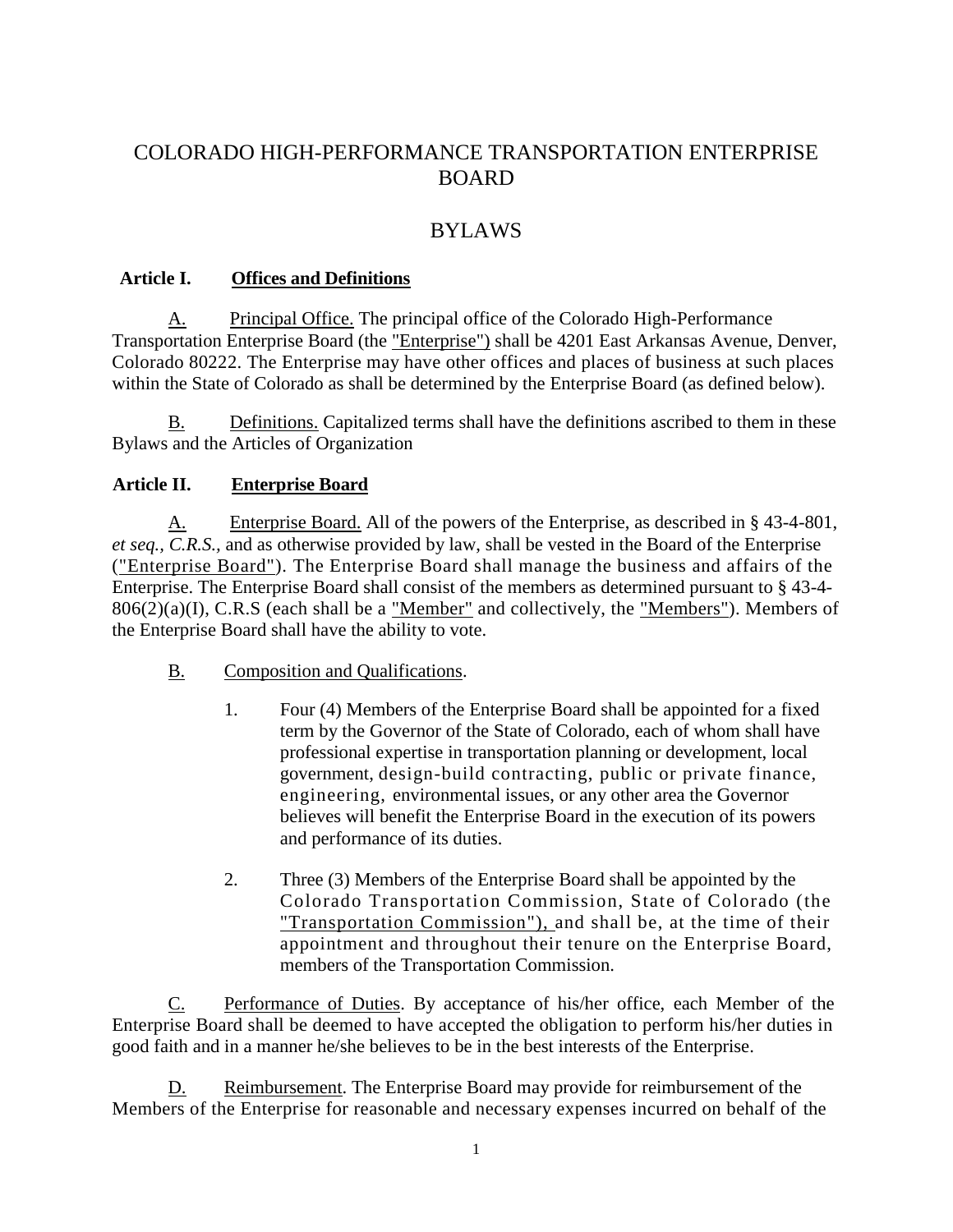Enterprise consistent with State Fiscal Rules but the Members shall otherwise serve without compensation.

E. Disclosures. Members of the Enterprise Board shall make financial disclosures and avoid conflicts of interest, as provided by policies adopted by the Enterprise and as provided by law.

F. Term of Office. The three (3) Members of the Enterprise Board appointed by the Transportation Commission shall serve at the pleasure of the appointing authority. The four (4) Members of the Enterprise Board appointed by the Governor of the State of Colorado shall be appointed for fixed terms.

### **Article III. Meetings of the Board**

A. Place of Meetings. The regular or special meetings of the Enterprise Board or any committee designated by the Enterprise Board shall be held at the principal office of the Enterprise or at any other place that a majority of the Enterprise Board or any such committee, as the case may be, designates from time to time.

B. Regular Meetings. Regular meetings of the Enterprise Board shall be held at a time and date set by the Enterprise Board, but no less than eight times per calendar year. Members of the Enterprise Board are expected to attend all regular Enterprise Board meetings unless excused in advance. The Enterprise Board shall meet no less than eight (8) times per year.

The Chair of the Enterprise Board ("the Chair") may postpone or advance the time and date of any regular meeting for a period not to exceed one week. The Enterprise Board may remove items from the agenda or rearrange the order of the agenda items at any time. Items may be added to the agenda only with adequate public notice prior to the meeting, as provided by law.

Special Meetings. Special meetings may be called by the Director of the Enterprise ("Director"), the Chair, or a majority of the Members of the Enterprise Board, with three days' notice by mail, electronic mail, or telephone or, in an emergency, 24 hours' notice by telephone or electronic mail, unless otherwise provided by law.

Notice of Meetings. Notice of the time, date and place shall be provided to the Enterprise Board and the public as required by law.

E. Quorum. A quorum of the Enterprise Board shall be four (4) Members. If a quorum of the Enterprise Board is present, a majority vote of the Members present shall be required to carry any motion, order, regulation, bylaw or other action of the Enterprise Board. All formal action of the Enterprise Board shall be by resolution adopted at a duly called meeting of the Enterprise Board and no individual Member shall exercise individually any administrative authority with respect to the Enterprise.

F. Voting. Each Member of the Enterprise Board shall be entitled to one vote. The Enterprise Board may act only by resolution or motion at a duly called meeting. Voting shall be either by voice or roll call vote. A roll call vote shall be conducted upon the request of a Member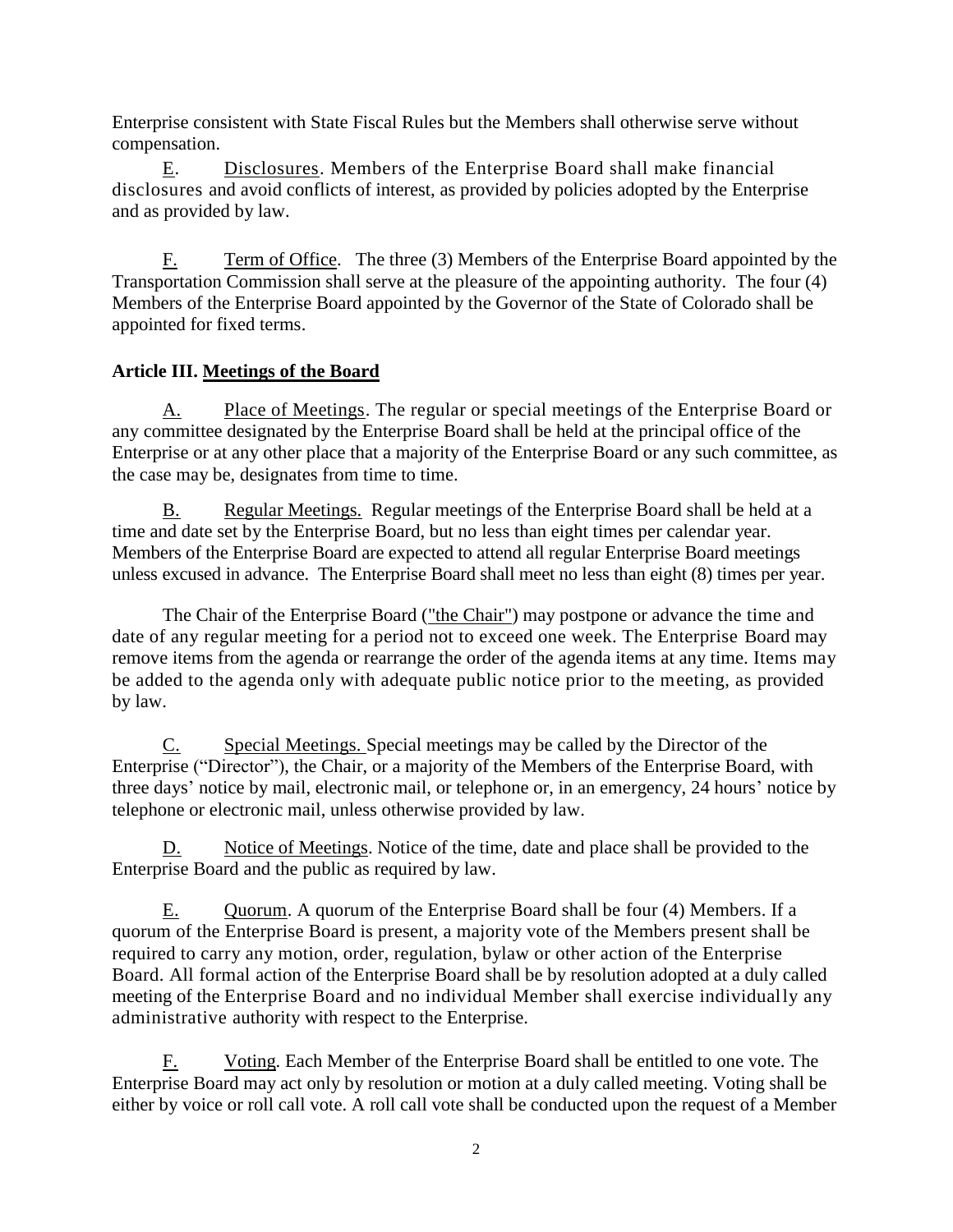of the Enterprise Board or at the discretion of the Chair. Any Member of the Enterprise Board shall disqualify himself/herself from voting on any issue with respect to which he/she has a private interest, unless such Member of the Enterprise Board has disclosed such interest in compliance with § 24-18-110, C.R.S.

G. Conduct of Meetings. All meetings of the Enterprise Board will be conducted under Roberts Rules of Order, unless specifically provided otherwise by the Enterprise Board or these Bylaws.

H. Executive and Other Committees. The Enterprise Board may, by a motion or resolution adopted by a majority of the Members of the Enterprise Board, designate not less than two (2) of its Members to constitute one or more other committees, each of which shall have and may exercise such authority as may be set forth in said motion or resolution. If any such delegation of authority of the Enterprise Board is made as herein provided, all references to the Enterprise Board contained in these Bylaws, the Articles of Organization, § 43-4-801, *et seq.,*  C.R.S. or any other applicable law or regulation relating to the authority so delegated shall be deemed to refer to such committee.

## **Article IV. Open Meetings and Open Records**

A. Open Meetings. All meetings of the Enterprise Board shall be open to the public and shall be preceded by adequate public notice as required by law. Public notice of the Enterprise Board agenda shall be made prior to Enterprise Board meetings.

B. Open Records. The records of the Enterprise Board shall be public records and shall be open for public inspection, as provided by law for public records. Enterprise Board meetings shall be recorded by electronic recording device. Minutes shall be made of all Enterprise Board meetings and shall be approved by the Enterprise Board. After approval by the Enterprise Board, minutes shall be made a part of the Enterprise Board records.

### **Article V. Officers of the Enterprise Board**

A. General. The Chair and Vice-Chair shall be the officers of the Enterprise Board. The Enterprise Board shall appoint a Secretary who shall not be a Member of the Enterprise Board. The Chair and Vice-Chair shall be elected by the Enterprise Board at its meeting in November 2009 and shall serve two year terms in office or until a successor is elected by vote of the Members of the Enterprise Board. Thereafter, the Enterprise Board shall elect a Chair and Vice-Chair in November in odd-numbered years. If the election of such officers is not held at such meeting, such election shall take place as soon thereafter as a meeting may be conveniently held. The Chair and Vice-Chair shall be elected so that one of the officers is also a member of the Colorado Transportation Commission and the other officer shall also not be a member of the Colorado Transportation Commission.

B. General Duties. All officers of the Enterprise, as between themselves and the Enterprise, shall have the authority and shall perform such duties in the management of the Enterprise as may be provided in these Bylaws, the Articles of Organization or as may be determined by resolution or action of the Enterprise Board not inconsistent with these Bylaws.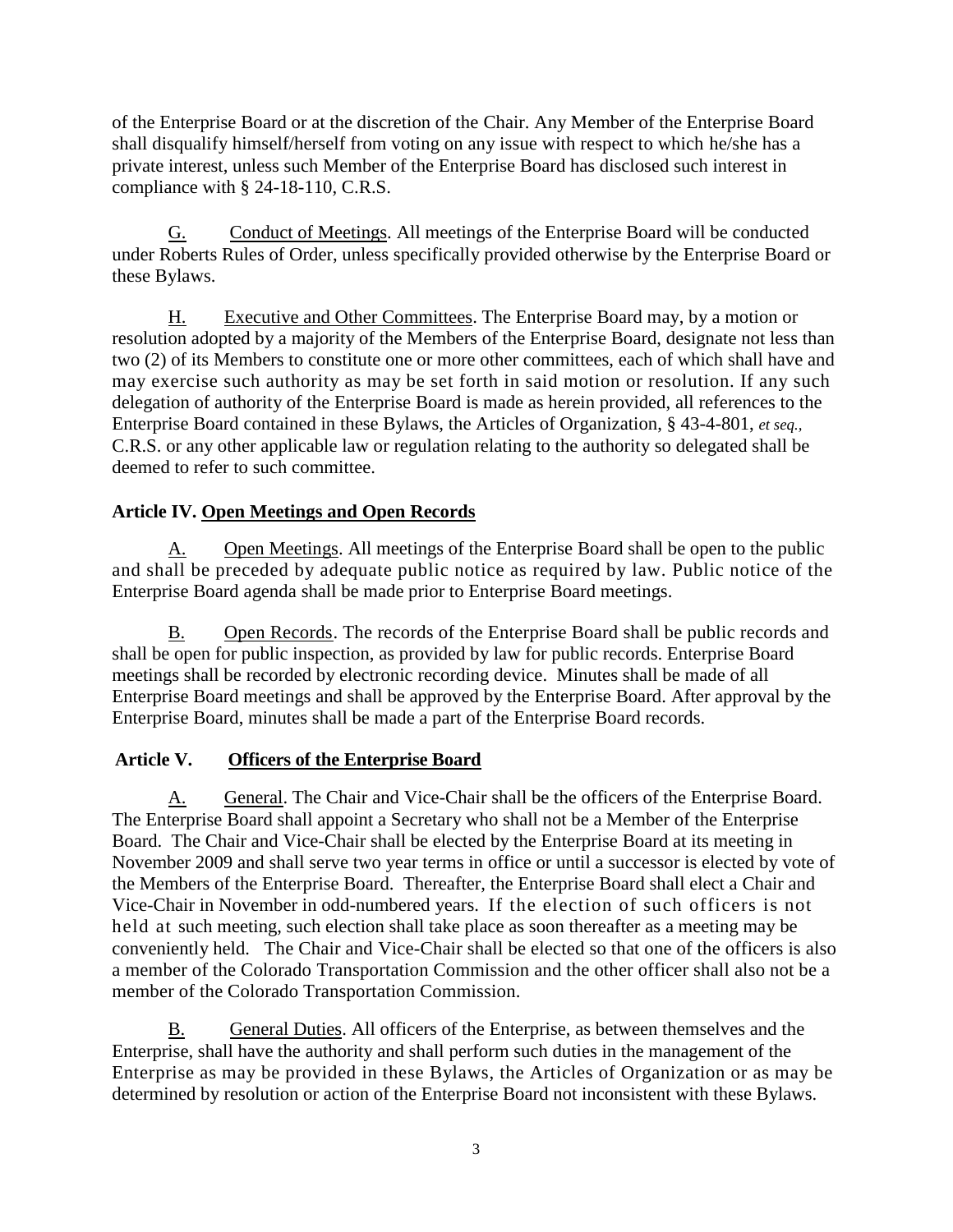1. Chair. The Chair shall preside at all meeting of the Enterprise Board. The Chair shall be a Member of the Enterprise Board.

2. Vice-Chair. The Vice-Chair shall, in the case of the absence or disability of the Chair, perform the duties of the Chair. The Vice-Chair shall be a Member of the Enterprise Board. The Vice-Board Director shall also perform such other duties as may be prescribed by the Enterprise Board from time to time.

3. Secretary. The Secretary shall keep the records of the Enterprise Board. The Secretary shall perform all of the other duties usually pertaining to this office. The term of office shall be at the will of the Enterprise Board.

C. Delegation of Duties. Whenever an officer is absent for any reason, the Enterprise Board may delegate the powers and duties of an officer to any other Officer or to any Member of the Enterprise Board.

D. No contract right. Service on the Enterprise Board shall not of itself create contract rights in the office.

## **Article VI. Fiscal Year and Budget**

 A. Fiscal Year. The fiscal year of the Enterprise shall be based on the State of Colorado fiscal year (July  $1 -$  June 30). The fiscal year may be changed from time to time by the Enterprise Board in its discretion.

B. Budget. The Enterprise Board shall set and adopt annual estimate of revenues and other available funds for the operating fund and for the special revenue fund respectively. These estimates shall be adopted not later than June of each year for the following fiscal year. If circumstances change, the Enterprise Board may, at a regular or special Board meeting, modify the estimates to ensure expenditures do not exceed available funds or to allow for additional appropriate expenditures if additional funds are available.

# **Article VII. Amendments**

A. General. The Enterprise Board may amend, supplement or repeal these Bylaws or adopt new bylaws and all such changes shall affect and be binding upon the Enterprise Board and Directors heretofore, as well as hereafter, authorized. Any amendment, supplement or repeal of these Bylaws or adoption of new bylaws shall require a majority vote of all of the Members.

B. Notice. Specific notice of each meeting at which consideration of proposed amendment to, supplementation of or repeal of these Bylaws or adoption of new bylaws shall be given in the same manner as notice of special meetings is to be given pursuant to Article III, Section C. hereof

C. Vote Necessary. Any adoption of new bylaws, or amendment, supplement or repeal of these Bylaws shall require approval by a majority of the Enterprise Board at any regular meeting at which the amendment, supplement, repeal or adoption is considered.